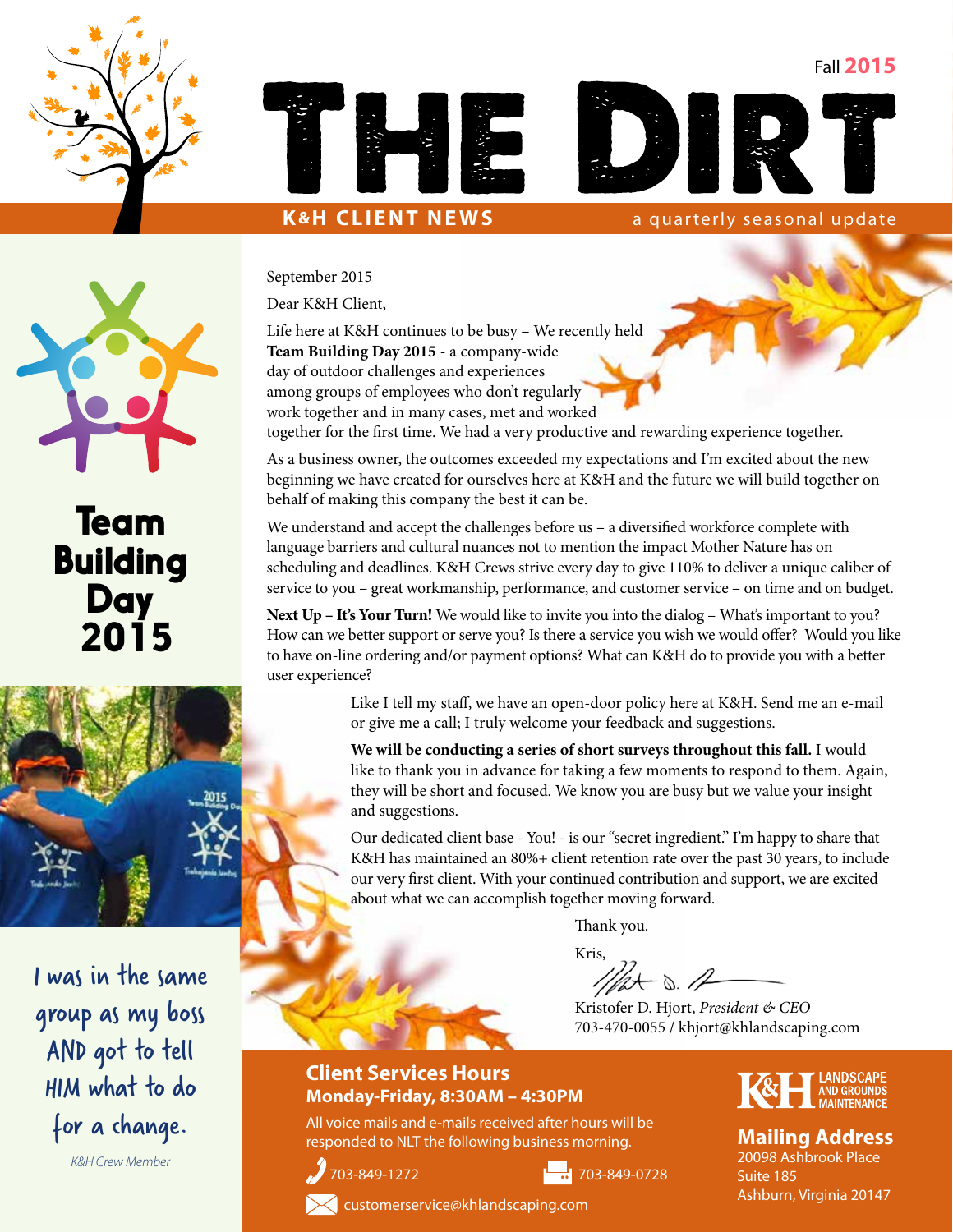# @ Your Service

On behalf of better – and more quickly – serving you, please refer to the following matrix so that your call, voice mail or e-mail is routed correctly:

- **Billing & Payment Inquiries** Kathy Clough @ 703-849-0713, x204
- **Client Services Related Questions or Requests** Danielle Pearson @ 703-849-1272 To include: **Special Requests / Rescheduling Service / Setting Up New Service / Complaints & Compliments**
- **Have a New Landscape Project?** Laurie Patelunas @ 703-477-1022
- **Turf Maintenance / Shrub & Tree Care / Grounds Maintenance Services** Tom Smith @ 703-477-1021

Otherwise, please direct all requests to Danielle Pearson, K&H's Lead Client Services Representative, at 703-849-1272. She will personally handle your inquiry and/or coordinate with the appropriate Manager on your behalf.

The following K&H Management Team contact list is being provided should you have a time-sensitive need to contact someone directly. Otherwise, **Danielle, your K&H advocate, is just a phone call or a click-of-the-mouse away.**

| <b>DEPARTMENT OR SERVICE</b>                  | <b>PERSON</b>           | <b>E-MAIL</b>                | <b>TELEPHONE</b>      |
|-----------------------------------------------|-------------------------|------------------------------|-----------------------|
| <b>Client Services</b>                        | <b>Danielle Pearson</b> | dpearson@khlandscaping.com   | 703-849-1272          |
| <b>Billing &amp; Payment Inquiries</b>        | <b>Kathy Clough</b>     | kclough@khlandscaping.com    | 703-849-0713,<br>x204 |
| Landscape Designer [Certified Arborist]       | Laurie Patelunas        | lpatelunas@khlandscaping.com | 703-477-1022          |
| <b>Grounds Maintenance Sales</b>              | <b>Tom Smith</b>        | tsmith@khlandscaping.com     | 703-477-1021          |
| <b>Grounds Maintenance Production Manager</b> | Fernando Negrete        | fnegrete@khlandscaping.com   | 703-943-0292          |
| <b>Landscape Production Manager</b>           | <b>Nelson Diaz</b>      | ndiaz@khlandscaping.com      | 703-943-0302          |
| <b>Scheduling &amp; Production</b>            | <b>Warren Burns</b>     | wburns@khlandscaping.com     | 540-424-9798          |
| <b>Vice President</b>                         | <b>Brad Hjort</b>       | bhjort@khlandscaping.com     | 703-209-6224          |
| President & CEO                               | <b>Kris Hjort</b>       | hjort@khlandscaping.com      | 703-470-0055          |



### Careers, Part-Time, & Seasonal Job Opportunities Help Wanted

We are always looking for the right people to join us here at K&H. Our success is two-fold – great clients and a conscientious and hardworking staff – loyal to the company, dedicated to our clients, and committed to providing a firstclass client experience while delivering quality workmanship.

K&H's Management Team recruits at university Career Fairs, has a summer hire program for high school and college students, and has select openings during snow removal season.

If you know of someone who is interested in exploring or building his/her career or wants to work for a successful, locally owned business, have him/her contact us at openings@khlandscaping.com or give Danielle Pearson a call at 703-849-1272. Hablamos español también.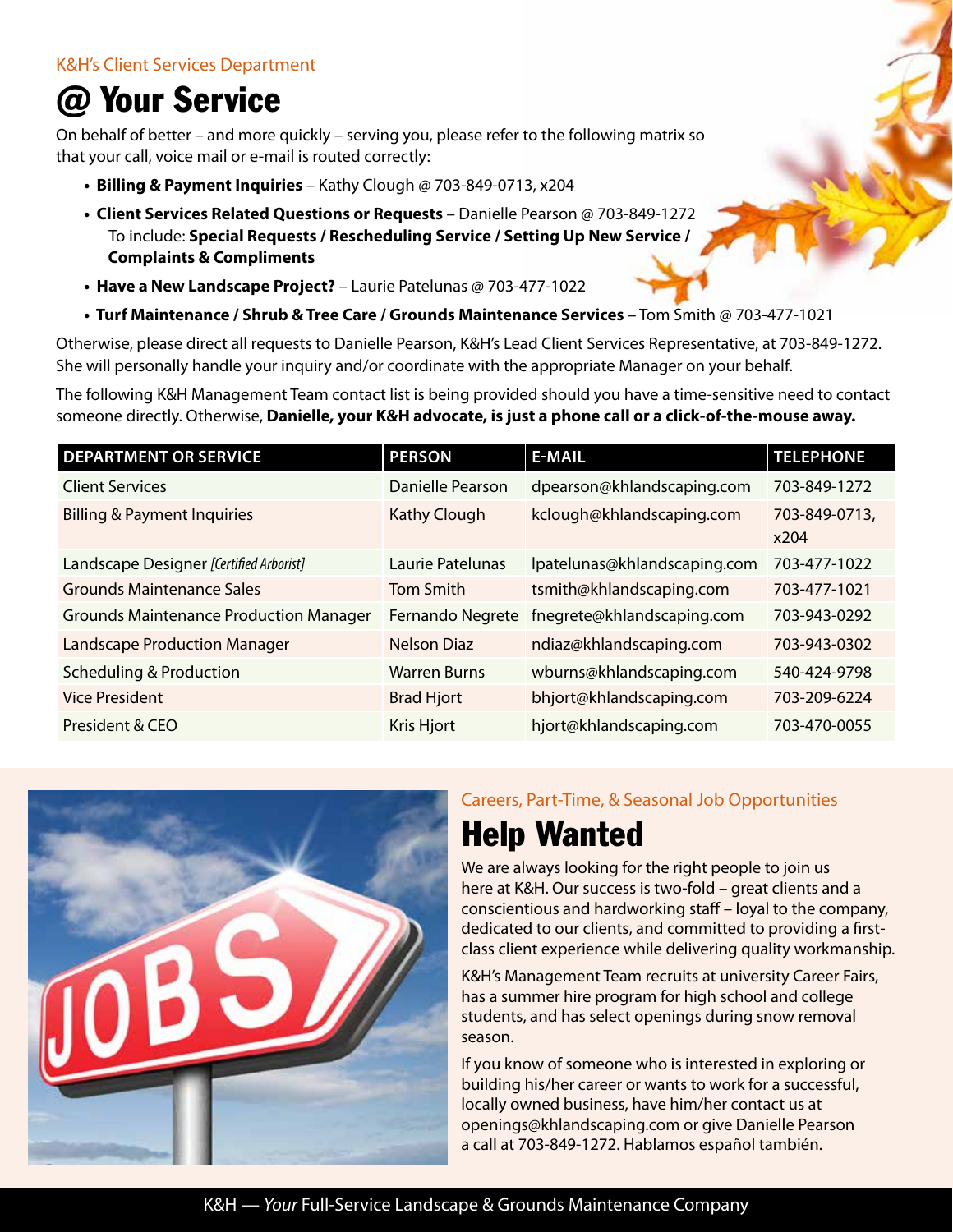## **Spotlight:** Starting from the Ground Up; Literally





 $\sqcup$ 

 $\Box$ 

 $\boxed{\mathcal{C}}$ 

 $\boxed{\curvearrowright}$ 

 $\triangleleft$ 

### **Custom Landscape Design & Installation on a 2-Acre Property**

Outdoor living area features a fire pit, built-in grilling area, multiple seating areas. Highlights Include:

- 1,000 SF Nicolock Stone Ride Travertina Patio path
- 56-stone Rocka Garden Brown path
- Landscaping throughout property 723 trees, shrubs, perennials, annuals
- Front entrance walkway 65' long, 350 SF of York Tile Coastal Tan pavers
- 17-zone irrigation system
- \$10K lighting system throughout property – Uplighting of trees / Downlighting of areas
- Extensive excavation, grading, and drainage
- 775 man hours
- Budget: \$125K+

# A VERY HAPPY K&H CLIENT **PRICELESS!**

K&H — *Your* Full-Service Landscape & Grounds Maintenance Company